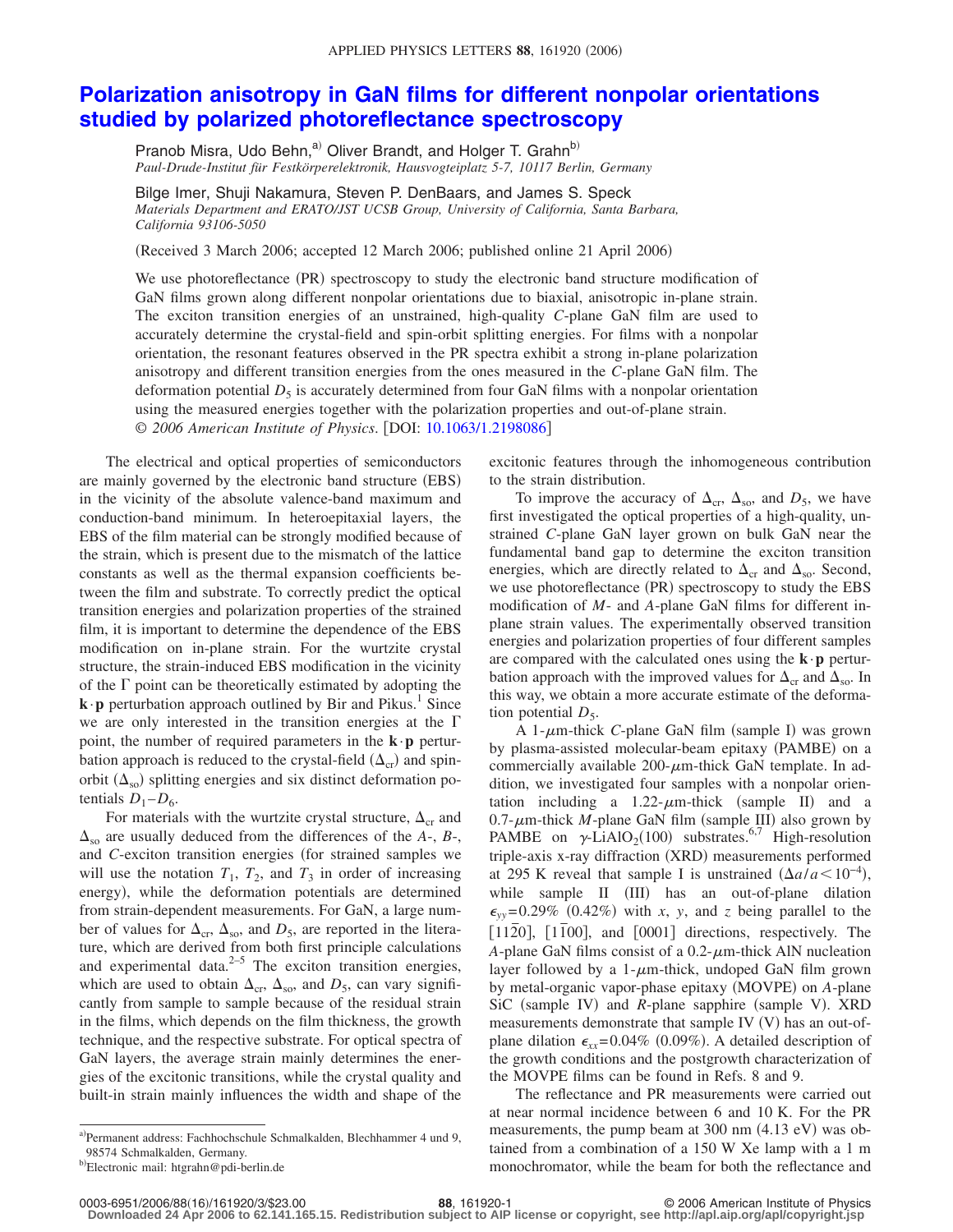

FIG. 1. Reflectance spectrum (circles) of sample I measured at 10 K. The solid line indicates a fit to Eq. (1) for the energy range marked by the vertical dashed lines resulting in  $E_A = 3.478$ ,  $E_B = 3.483$ , and  $E_C = 3.501$  eV.

PR probe was derived by dispersing the light from a 75 W Xe lamp with a 0.64 m monochromator and polarizing it with a Glan-Taylor prism. The reflected light was detected by a silicon photodiode using standard lock-in techniques.

The reflectance spectrum for sample I at 10 K is shown in Fig. 1. It exhibits very sharp resonances due to the free *A*, *B*, and *C* excitons. The reflectance spectrum is fitted with a Lorentzian line shape $10$ 

$$
R(E) = R_0 + R_X \mathfrak{Re} \left[ \frac{E_X - E + i \Gamma_X}{\Gamma_X^2 + (E - E_X)^2} e^{i\Theta_X} \right],
$$
 (1)

where *X* denotes the exciton *A*, *B*, or *C*, Re the real part of the function,  $R_X$  the reflectance,  $E_X$  the corresponding transition energy, and  $\Gamma_X$  a broadening parameter.  $\Theta_X$  is a phase factor, which accounts for the mixture of the real and imaginary components of the dielectric function as well as the influence of nonuniform electric fields, while  $R_0$  corresponds to the background. The transition energies obtained for sample I are  $E_A = 3.478$ ,  $E_B = 3.483$ , and  $E_C = 3.501$  eV. These values agree well with corresponding exciton transition energies measured for unstrained films grown on GaN substrates.<sup>11–13</sup>

To determine  $\Delta_{cr}$  and  $\Delta_{so}$  from the exciton transition energies for unstrained *C*-plane GaN film, we apply Hopfield's quasicubic model developed for the wurtzite crystal structure.<sup>14</sup> The relation between the differences  $\delta_{X,Y}$ =*EX*−*EY* in the exciton transition energies and the splitting energies is given using  $\delta_{+} = \delta_{C,A}$  and  $\delta_{-} = \delta_{B,A}$  by

$$
\delta_{\pm} = \frac{\Delta_{\rm cr} + \Delta_{\rm so}}{2} \pm \sqrt{\left(\frac{\Delta_{\rm cr} + \Delta_{\rm so}}{2}\right)^2 - \frac{2}{3}\Delta_{\rm cr}\Delta_{\rm so}}.\tag{2}
$$

Solving the above equations for  $\Delta = \Delta_{cr}$  and  $\Delta_{+} = \Delta_{so}$  leads to

$$
\Delta_{\pm} = \frac{1}{2} (\delta_{C,A} + \delta_{B,A} \pm \sqrt{2 \delta_{C,B}^2 - \delta_{B,A}^2 - \delta_{C,A}^2}).
$$
\n(3)

Using the values for  $E_X$  given above, we obtain  $\Delta_{cr}$ = 9.2 meV and  $\Delta_{\rm so}$  = 18.9 meV. While the spin-orbit splitting energy is in good agreement with values in the literature, there is a wide variation in the values obtained for the crystal-field splitting energy, since this energy is more strongly affected by strain.<sup>5</sup> However, our value for  $\Delta_{cr}$  is in very good agreement with the one given by Stepniewski et *al.*, <sup>11</sup> which was also obtained for homoepitaxial GaN.

Figures  $2(a) - 2(c)$  display the PR spectra for samples III, IV, and V, respectively, measured at 10 K for light linearly polarized parallel  $(E||c)$  or perpendicular  $(E \perp c)$  to the *c* axis in the film plane. In addition to the *z* axis, the *x* axis *y* axis) lies also in the film plane for  $M$  plane  $(A$ -plane) GaN



FIG. 2. Photoreflectance spectra of (a) sample III, (b) sample IV, and (c) sample V measured for light polarizations  $E\|c$  (circles) and  $E\,\bot\,c$  (squares) at 10 K. The solid lines indicate the fits described in the text for the energy ranges marked by the vertical dashed lines. The resulting energies for the  $T_1$ ,  $T_2$ , and  $T_3$  transitions are marked by  $E_{T_1}$ ,  $E_{T_2}$ , and  $E_{T_3}$ , respectively, and listed in Table I. For clarity, the PR spectra for  $E||c$  in (a) are shifted vertically by  $4 \times 10^{-4}$ , while the shift in (b) and (c) is  $2 \times 10^{-4}$ .

films. The PR spectra have a complex line shape, which is dominated by excitonic features. However, on the lowenergy and high-energy sides of the PR spectra, these features are superimposed by interference fringes and Franz-Keldysh oscillations, respectively. To extract the exciton transition energies from the PR spectra, we use the first derivative of a Gaussian oscillator and exclude the regions of interference fringes and Franz-Keldysh oscillations for the fit. For sample III, the PR spectra in Fig.  $2(a)$  reveal a single transition at 3.504 eV for  $E \perp c$ , while another transition appears at 3.558 eV for  $E\|c$ . For sample IV, the situation is altogether different. Here the measurements shown in Fig. 2(b) suggest a single transition at 3.463 eV for  $E \perp c$  and two transitions at 3.493 and 3.514 eV for  $E\|c$ . For sample V, the measurements shown in Fig.  $2(c)$  reveal that there is a single transition at 3.493 eV for  $E \perp c$  and two transitions at 3.499 and 3.531 eV for  $E\|c$ . All experimental values for the transition energies and out-of-plane dilation of samples III–V are listed in Table I. In addition, the values for sample II taken from Ref. 4 are also included.

A systematic approach to accurately determine the deformation potential  $D_5$  is the reproduction of the transition energies and polarization properties of the resonant features observed in the PR spectra for all four films with a nonpolar orientation listed in Table I using the **k**·**p** perturbation approach presented in Ref. 4 with a single set of parameters. We vary the deformation potential  $D_5$  over a range of values and find that  $D_5$ =−3.6 eV results in the best agreement of the measured and calculated transition energies taking into account the oscillator strengths and the out-of-plane strain. All parameters except  $\Delta_{cr}$ ,  $\Delta_{so}$ , and  $D_5$  are taken from Ghosh *et al.*<sup>4</sup> The resulting transitions energies and relative oscillator strengths  $f_{\beta}$ , where  $\beta = x$ , *y*, and *z*, are compiled in Table I. A value of 1 for the oscillator strength corresponds to a completely linearly polarized transition.

For sample II, the transition energies calculated for the strain values of  $\epsilon_{xx}$ =−0.73% and  $\epsilon_{zz}$ =−0.22% agree very well with the measured ones. The calculated oscillator **Downloaded 24 Apr 2006 to 62.141.165.15. Redistribution subject to AIP license or copyright, see http://apl.aip.org/apl/copyright.jsp**